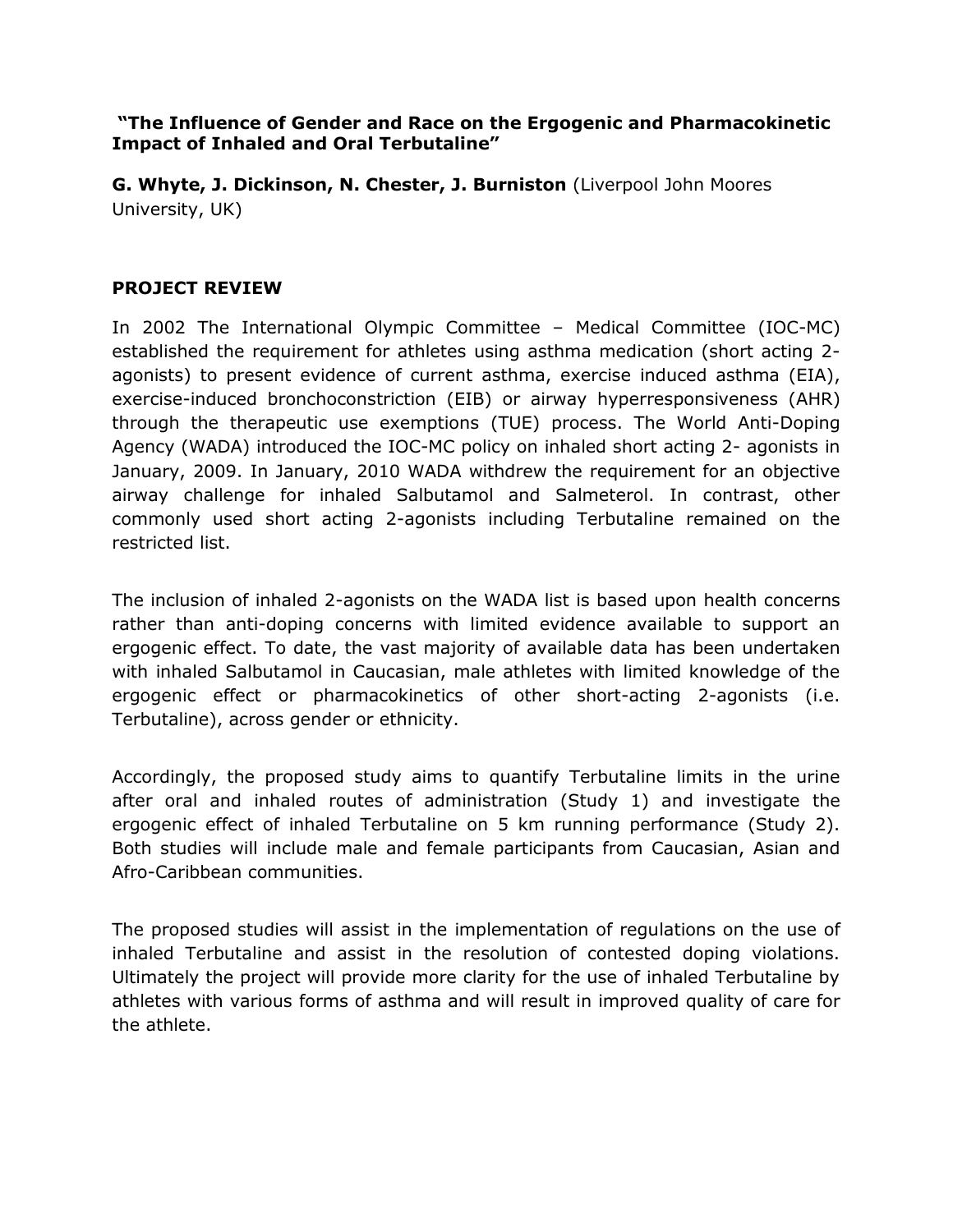## **RESULTS and CONCLUSIONS**

## **THE IMPACT OF INHALED TERBUTALINE ON 3km RUNNING TIME-TRIAL PERFORMANCE**

Whyte, G., Molphy, J., Chester, N. J., Dickinson, J. W., Loosemore, M.

Elite athletes have a higher prevalence of Exercise-induced bronchoconstriction (EIB) than the general population. Treatment for EIB and asthma includes inhalation of short-acting β2-agonists which act to reverse the bronchoconstriction of the airways. The majority of athletes treat symptoms of EIB through the use of salbutamol however, other β2-agonists, such as terbutaline, are available which are longer acting and have fewer side-effects. In contrast to salbutamol, salmeterol and formoterol, therapeutic doses of the inhaled short-acting β2-agonist, terbutaline still requires a TUE. Limited research exists examining the ergogenic effect of terbutaline. Accordingly, aim of the present study was to examine the effects of 2 mg and 4 mg inhaled terbutaline on exercise performance during a 3km running time-trial.

Participants (8 males; age: 24.3  $\pm$  2.4 years; weight: 77.6  $\pm$  8 kg; height: 179.5  $\pm$ 4.3 cm, and 8 females; age: 22.4  $\pm$  3 years; weight: 58.6  $\pm$  6 kg; height: 163  $\pm$ 9.2 cm) completed three 3km time-trial in a randomised, single blind, repeated measures design with a minimum of 7 days between trials. Prior to the test participants were assigned to one of three groups:

(1) 8 inhalations of non-active inhalant (placebo);

- (2) 4 inhalations of non-active inhalant plus 4 inhalations of terbutaline (2mg); or
- (3) 8 inhalations of terbutaline (4mg).

In addition to performance variables, urine concentrations of terbutaline were measured following each trial. There was no significant difference in completion time between trials in either males or females following 2 mg or 4 mg of inhaled terbutaline.

There was no difference in urine concentration following either 2 mg inhalation or 4 mg inhalation in males or females. There was a high individual variation in urine concentration of terbutaline with a maximum value of 1250 ng/ml-1 following the inhalation of 4 mg of terbutaline. In conclusion, terbutaline, when taken in therapeutic doses (2 mg or 4 mg), does not improve 3 km running time-trial performance in males or females.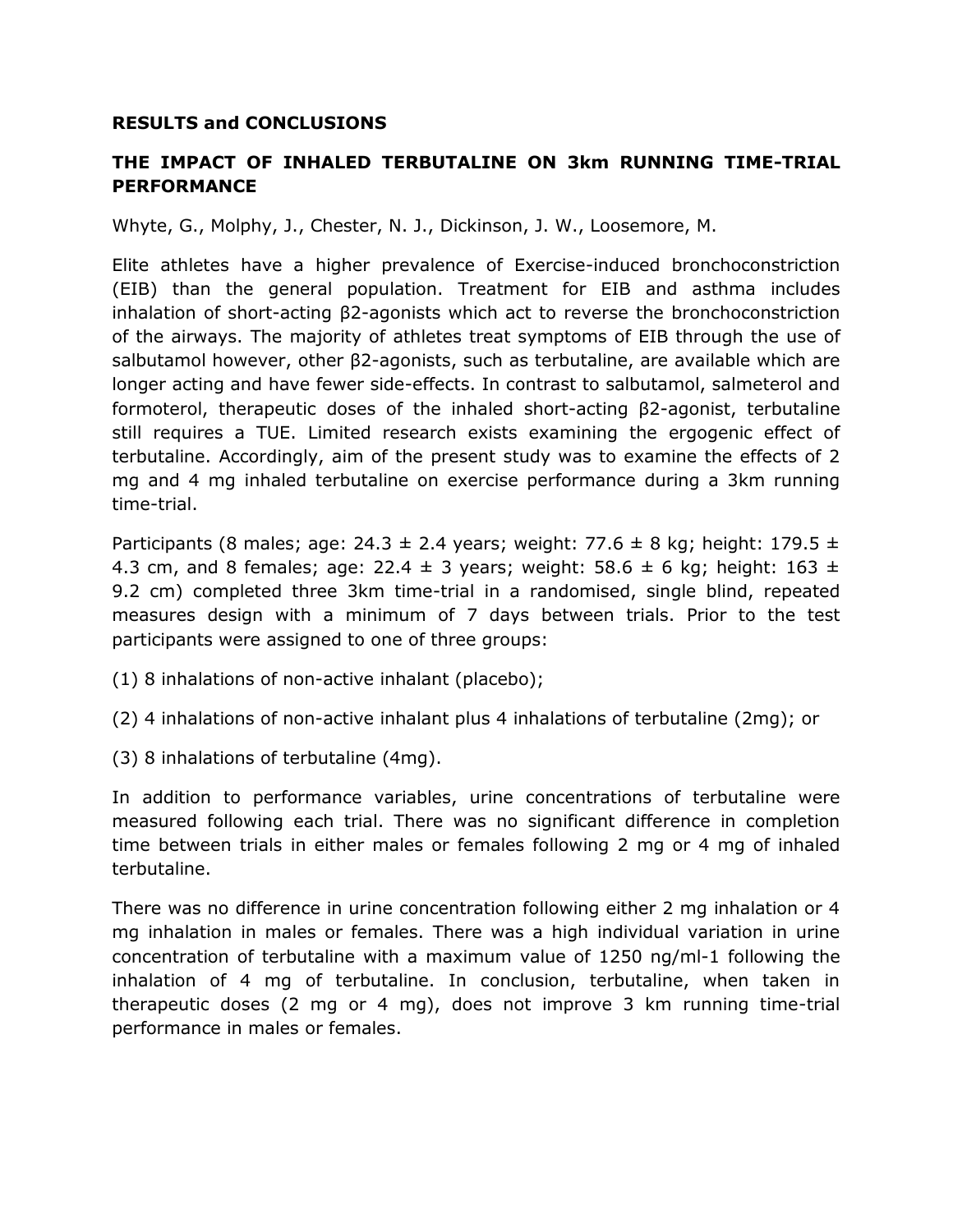## **URINARY CONCENTRATIONS OF SINGLE AND MULTIPLE ADMINSTRATION OF INHALED AND ORAL TERBUTALINE: INFLUENCE OF GENDER AND RACE**

Whyte, G., Molphy, J., Chester, N. J., Dickinson, J. W., Loosemore, M.

Elite athletes have a higher prevalence of Exercise-induced bronchoconstriction (EIB) than the general population. Treatment for EIB and asthma includes inhalation of short-acting  $\beta_{2}$ -agonists which act to reverse the bronchoconstriction of the airways. In contrast to salbutamol, salmeterol and formoterol, therapeutic doses of the inhaled short-acting  $β_2$ -agonist, terbutaline still requires a TUE. Accordingly, the purpose of the present study was to measure the urine concentrations of terbutaline following single and repeated doses of oral and inhaled terbutaline in Caucasian males, Caucasian females, Afro-Caribbean males and Asian males to allow for comparisons between gender and race.

Twenty-two male and eight female subjects (8 male Caucasian, 8 female Caucasian, 6 male afro-Caribbean, 6 male Asian) provided written informed consent and were recruited for the study. All participants were free from asthma, EIB and AHR confirmed by no history of disease and a negative eucapnic voluntary hyperpnoea (EVH) challenge. Participants were assigned to one of four groups in a cross-over design:

- 1. Single Oral Administration (SOA): single dose of 5 mg oral terbutaline (Bricanyl, AstraZeneca, UK),
- 2. Single Inhaled Administration (SIA): 4 inhalations of 0.5 mg terbutaline (Bricanyl Turbohaler, AstraZeneca, UK) totalling 2mg inhaled;
- 3. Repeated Inhaled Administration (RIA): repeated doses of 1 mg (2 x 0.5 mg inhalations) of terbutaline at 08:00h, 12:00h, 16:00h and 20:00h for 2 days;
- 4. Repeated Oral Administration (ROA): repeated doses of 5 mg oral terbutaline at 10:00h and 18:00h for 2 days.

Following the final dose of terbutaline during each trial, participants were required to provide urine samples at 1h, 3h, 6h and 12h time-points. Urine samples were frozen at  $-80^{\circ}$ C for later analysis of terbutaline.

The present study demonstrates that both inhaled and oral terbutaline administration results in the presence of terbutaline in urine. Of note, significant differences in urine concentration of terbutaline following inhaled and oral administration were observed. The study identified upper thresholds following oral and inhaled administration which could be used to identify the use of supratherapeutic doses of terbutaline. The highest urine concentration of terbutaline following inhalation was 1,500 ng.ml<sup>-1</sup> and for oral administration was 2,000 ng.ml<sup>-</sup> <sup>1</sup>. Gender differences existed between male and female Caucasians following multiple oral administration however; further research including both female Asians and female Afro-Caribbean's is required to fully elucidate any gender differences. Ethnic differences were identified between male Caucasians and male Asians following single inhaled administration. Future research should also examine urine concentrations following a minimum therapeutic dose of inhaled terbutaline versus